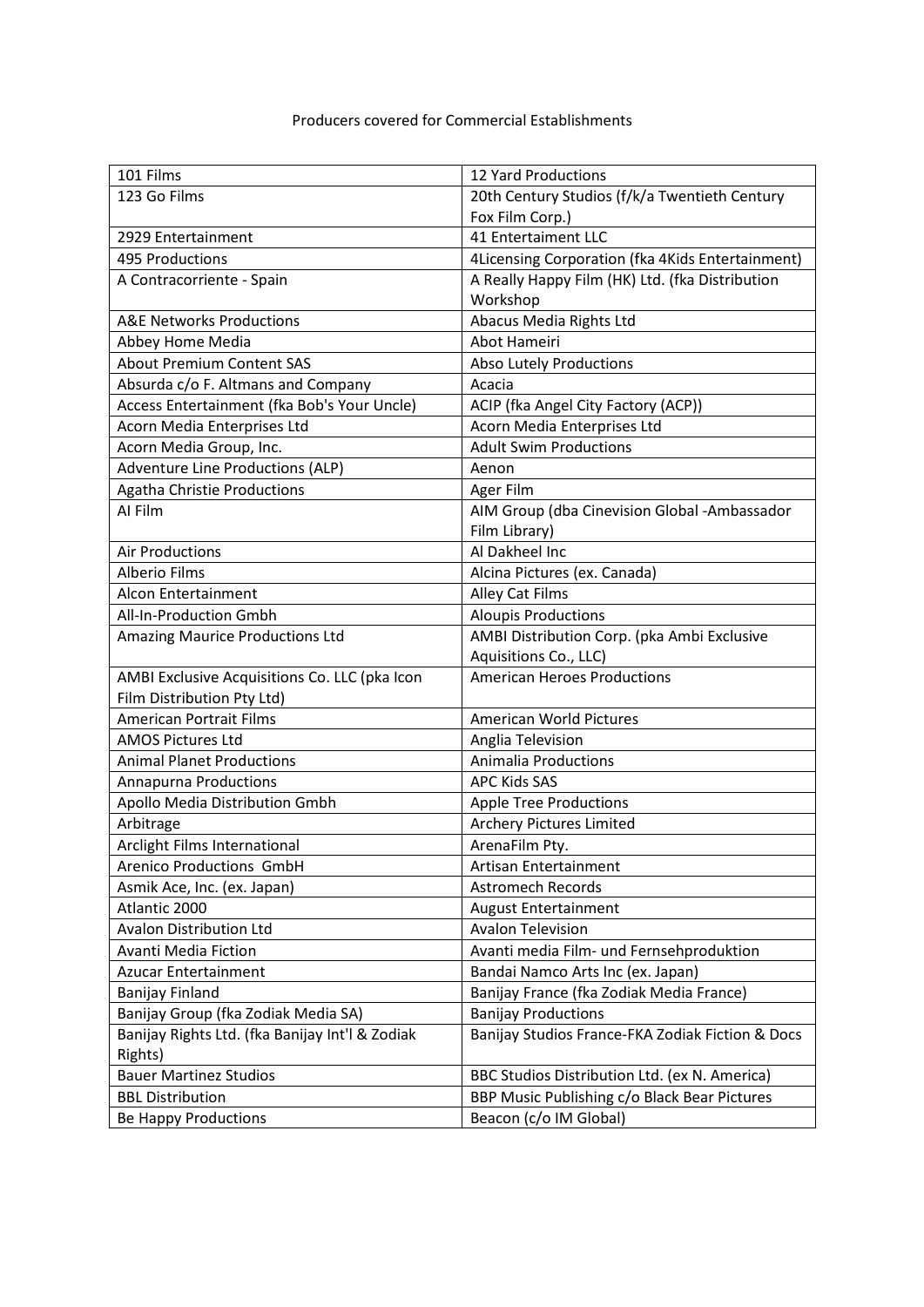| Beakus Ltd                                  | <b>Beano Productions</b>                        |
|---------------------------------------------|-------------------------------------------------|
| Bear Hunt Films Ltd                         | <b>Bedrock Entertainment</b>                    |
| <b>Belstone Pictures</b>                    | <b>Bend It Networks</b>                         |
| <b>Berlin Animation Film</b>                | <b>Best Film and Video</b>                      |
| <b>BET</b>                                  | Beyond Rights Limited (fka Beyond Entertainment |
|                                             | Limited)                                        |
| <b>Bicicleta TV</b>                         | <b>Big Fish Films</b>                           |
| Big Idea Entertainment                      | <b>Big Talk Productions</b>                     |
| Billy Graham Evangelistic Ass. / World Wide | <b>Biography Productions</b>                    |
| Pictures                                    |                                                 |
| BKN International AG - All Rights Reserved  | Black & White Productions, LLC                  |
| <b>Black Bear Studios</b>                   | <b>Black Monday Film Services</b>               |
| <b>Blakeway Productions</b>                 | Block 2 Block Distribution Ltd.                 |
| <b>Bloodline Pictures</b>                   | Blu                                             |
| Blue Ant International Ltd (ex. Canada)     | <b>Blue Ant Media Solutions</b>                 |
| <b>Blue Marlin Television Ltd</b>           | BMG Audiovisual Productions (Soundstage /       |
|                                             | Berlin Live TV)                                 |
| <b>BMG Rights Management (US) LLC</b>       | Bobkind c/o F. Altman and Company               |
| <b>Bold Films LP</b>                        | <b>Boom Cymru TV Limited</b>                    |
| Boomerang (Twofour Broadcast)               | <b>Boomerang Originals</b>                      |
| BossaNova Ltd                               | <b>Boundless Productions</b>                    |
| <b>Brad Lachman Productions</b>             | <b>Brainstorm Media</b>                         |
| Bridgestone Multimedia Group                | <b>British Broadcasting Corporation (BBC)</b>   |
| <b>Buena Vista Pictures</b>                 | <b>Buffalo 8 Productions</b>                    |
| <b>Bullseye</b>                             | <b>Bunim Murray</b>                             |
| <b>Bwark</b>                                | C3 Entertainment                                |
| Camera Film                                 | Candlelight Media                               |
| <b>Cannon Pictures</b>                      | Cardinal XD                                     |
| Carlton Film and Television                 | <b>Carlton International Media</b>              |
| Carsey Werner LLC                           | <b>Cartoon Network Productions</b>              |
| Cartoonito                                  | Castle Rock Entertainment                       |
| Castlefield                                 | Cats on the Roof                                |
| Cattleya                                    | CCI Releasing c/o Compact Collections           |
| <b>CDR Communications</b>                   | <b>Celestial Filmed Entertainment</b>           |
| <b>Central Park Media</b>                   | Chalkboard TV                                   |
| Chapman Entertainment Ltd                   | Chapter 2                                       |
| Chicken Soup for the Soul Entertainment     | Choices, Inc.                                   |
| Chorion                                     | Christian History Institute dba Vision Video    |
| <b>Christian Television Association</b>     | Cinedigm                                        |
| Cinema NX Limited                           | Cinematheque Collection                         |
| Cinetel Films Inc.                          | Circle of Confusion Television                  |
| City Lights Films ("Crisis")                | <b>Clapperboard Studios</b>                     |
| Clayton Productions c/o Filmnation          | <b>Clean Slate Productions</b>                  |
| Clearlake Entertainment                     | Clearstory Ltd                                  |
| Clover Spy LLC                              | <b>Cloverhill Pictures</b>                      |
| Clubdeal                                    | <b>CMT Productions</b>                          |
|                                             |                                                 |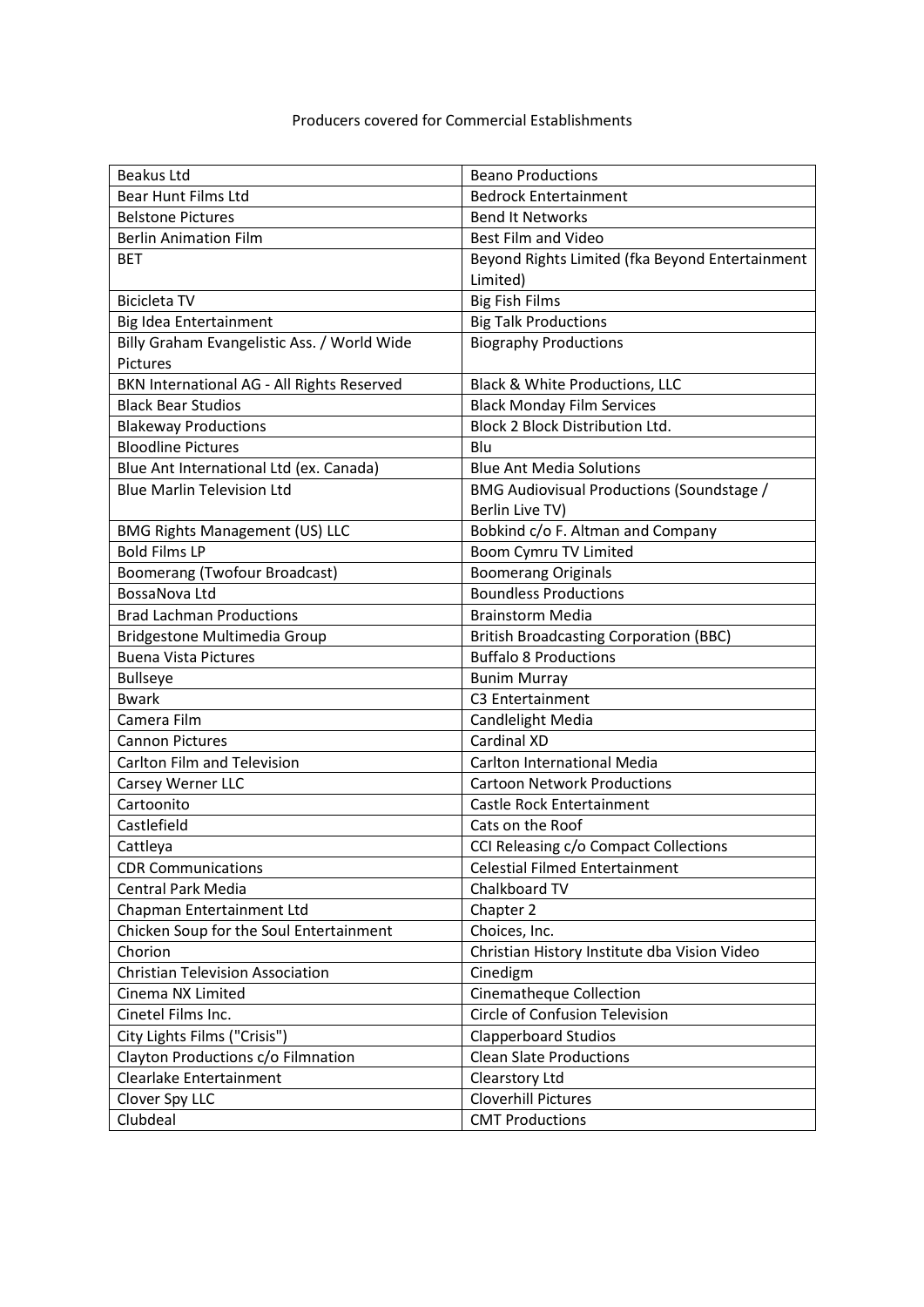| <b>CNN International Productions</b>           | Cohen Media Group, LLC/Cohen Film Collection  |
|------------------------------------------------|-----------------------------------------------|
| Colin Buchanan                                 | <b>Collective Film Group</b>                  |
| Cologne-Sitkom Produktions                     | Columbia Pictures                             |
| <b>Comedy Central</b>                          | Concord FTV Ltd. (fka Imagem FTV)             |
| Concourse Media                                | Constantin Film Verleih GmbH                  |
| Content Mint Pty Ltd                           | Content Partners Fund 3 SPV (Walden)          |
| <b>Cooking Channel Productions</b>             | <b>Coolabi Productions Ltd</b>                |
| Corday Productions Inc. (Days of our Lives)    | <b>Cornelia Street Productions</b>            |
| <b>Cosgrove Hall Films</b>                     | <b>Crackit Productions Ltd.</b>               |
| Cradle Films Ltd                               | Crawford McCann Ltd                           |
| <b>Creation Films</b>                          | Crime + Investigation Productions             |
| Critical Content, LLC                          | <b>Crook Productions</b>                      |
| <b>Crook Productions</b>                       | <b>Cross Wind Productions</b>                 |
| Crown Entertainment                            | Crown Media Holdings (obo Crown Media         |
|                                                | Productions)                                  |
| Crystal Image                                  | Cuarzo                                        |
| <b>Cyber Group Studios</b>                     | <b>Cypress Entertainment Group - Spyglass</b> |
| D Christiano Films                             | Damerei                                       |
| Dan Films                                      | Dances With Wolves Productions, Inc.          |
| Dancing Ledge Productions                      | Dandy Entertainment Ltd                       |
| Dangerous                                      | Daniel Cormack                                |
| Daro Film Distribution                         | Darrall MacQueen Ltd                          |
| Datura Studios                                 | Davis Films                                   |
| <b>DBM Films</b>                               | <b>DC Comics</b>                              |
| <b>DC Films</b>                                | <b>DCD Rights</b>                             |
| Deadpan Pictures                               | DeInstitutionalized                           |
| Delightful Industries                          | <b>Destination America Productions</b>        |
| Dico Filme LLC                                 | <b>Discovery Channel Productions</b>          |
| <b>Diverse Productions</b>                     | <b>DLO</b>                                    |
| D'Ocon Films                                   | <b>Doodle Productions</b>                     |
| Dr Pluto Films                                 | Dreamscape Media                              |
| <b>Dreamworks Animation</b>                    | Dreamworks Classics (f/k/a Classic Media)     |
| Dreamworks Pictures (Releases 2011 to present) | Dreamworks Pictures (Releases prior to 2011)  |
| <b>Dreyfuss/James Productions</b>              | Drive Media Rights Ltd                        |
| Duck Soup Films                                | East West Documentaries Ltd                   |
| Easy Tiger                                     | Eccho Rights AB                               |
| <b>Ecosse Films</b>                            | Edko Films                                    |
| <b>Educational Broadcasting Corporation</b>    | <b>Electric Distribution</b>                  |
| Eleven Film                                    | <b>Elle Driver</b>                            |
| <b>Emperor Motion Picture Limited</b>          | <b>Emporium Productions</b>                   |
| Endeavor Content, LLC                          | <b>Endgame Entertainment Company</b>          |
| <b>Endor Productions</b>                       | Enlighten Content, LLC                        |
| <b>Entertainment Asset Holdings</b>            | <b>Entertainment One Family</b>               |
| EO International                               | Essential Christian (fka Memralife)           |
| <b>ETA Films</b>                               | Eureka                                        |
| <b>European Broadcasting Union</b>             | European Children's Film Corporation          |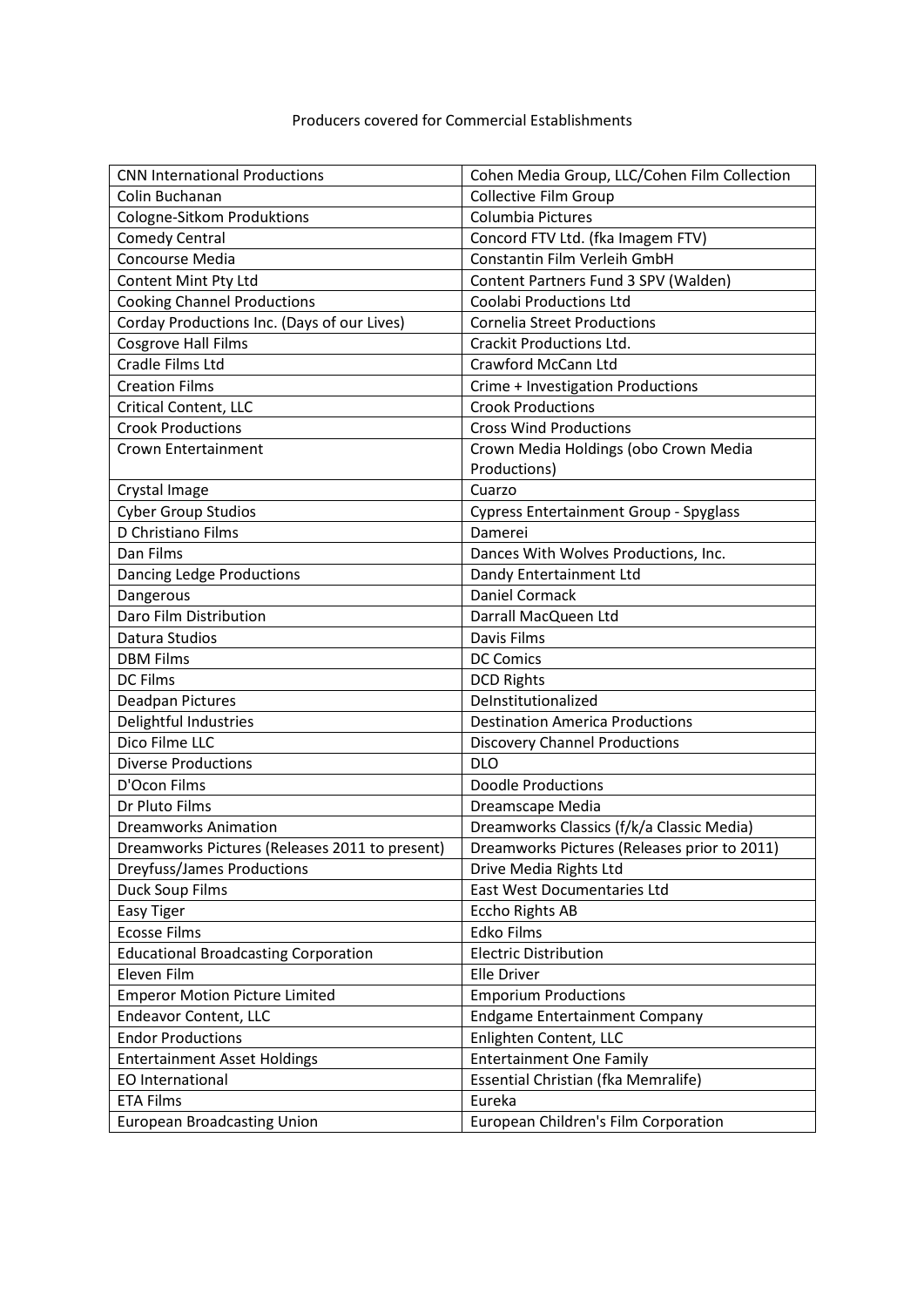| <b>Euston Films</b>                             | Evra Media Services (fka Opus Distribution)      |
|-------------------------------------------------|--------------------------------------------------|
| <b>Expectation Entertainment</b>                | <b>Ezegial Productions</b>                       |
| <b>Fabrication Films</b>                        | <b>Fabrik Entertainment</b>                      |
| Family Entertainment Library                    | <b>Fiction Valley</b>                            |
| <b>Fifth year Productions</b>                   | Film & Music Entertainment Ltd                   |
| Film Bridge International                       | Film Finances Inc                                |
| <b>Filmmates Entertainment</b>                  | <b>Filmnation International</b>                  |
| Films De L'Orient                               | Films of Record Ltd                              |
| <b>Fine Line Features</b>                       | Five Apples Ltd                                  |
| <b>Five Star Productions</b>                    | <b>Flame Television</b>                          |
| <b>Flicker Productions</b>                      | <b>Flying Bark Productions</b>                   |
| Flying Saucer TelevisionGobstopper (fka         | <b>Focus Features</b>                            |
| Gobstopper North fka Handsome Prod)             |                                                  |
| <b>Focus Features</b>                           | <b>Food Network Productions</b>                  |
| Fortune Star Media Ltd                          | Fox 2000 Films                                   |
| Fox Look                                        | Free Dolphin Entertainment                       |
| Fremantle International (f/k/a Fremantle Media  | FremantleMedia                                   |
| International)                                  |                                                  |
| <b>Fuji Creative Corporation</b>                | <b>Full Fat Television</b>                       |
| Futurikon                                       | <b>FYI Productions</b>                           |
| Gaga Corporation                                | Galloping Entertainment (pka Galloping Films Pty |
|                                                 | Ltd)                                             |
| <b>Gameface Productions</b>                     | <b>Gateway Films</b>                             |
| GCF Media, LLC (Gold Circle)                    | <b>GEM Entertainment Kft.</b>                    |
| Gemini Films & Library Gmbh (Boat Trip)         | <b>Genial Productions</b>                        |
| Geteve (GTV)                                    | <b>Getty Images</b>                              |
| Giant Interactive LLC (dba Giant Pictures)      | <b>Gobstopper Television Ltd</b>                 |
| <b>Gold Circle Films</b>                        | Golden Books Entertainment                       |
| Golden Network Asia                             | Good Caper Content                               |
| Good Machine International Inc                  | Good Universe International                      |
| <b>Gracie Films Limited</b>                     | Granada America                                  |
| Granada Film and Television                     | <b>Gravier Productions</b>                       |
| <b>Greenestreet Films</b>                       | <b>Grizzly Adams Productions</b>                 |
| <b>Groundswell Productions II</b>               | Grundy International Distribution                |
| Grundy Television (part of Fremantle Australia) | <b>Grundy UFA</b>                                |
| <b>Gurney Productions</b>                       | <b>H2 Channel Productions</b>                    |
| <b>H20 Productions</b>                          | <b>Half Yard Productions</b>                     |
| Hammer Film Legacy Limited                      | Hanna-Barbera                                    |
| <b>Hannibal Pictures</b>                        | Hanway Films Limited                             |
| <b>Happy Prince</b>                             | Hare and Tortoise                                |
| <b>Hari Productions</b>                         | Hart Sharp Entertainment                         |
| Hartswood Films                                 | Harvey Entertainment                             |
| Hasbro International                            | <b>Hat Trick Productions</b>                     |
| Hatikvah                                        | <b>Haunted Pictures</b>                          |
| Haven Entertainment                             | <b>Hearst Entertainment</b>                      |
| Hello Halo Productions Ltd                      | <b>HGTV Productions</b>                          |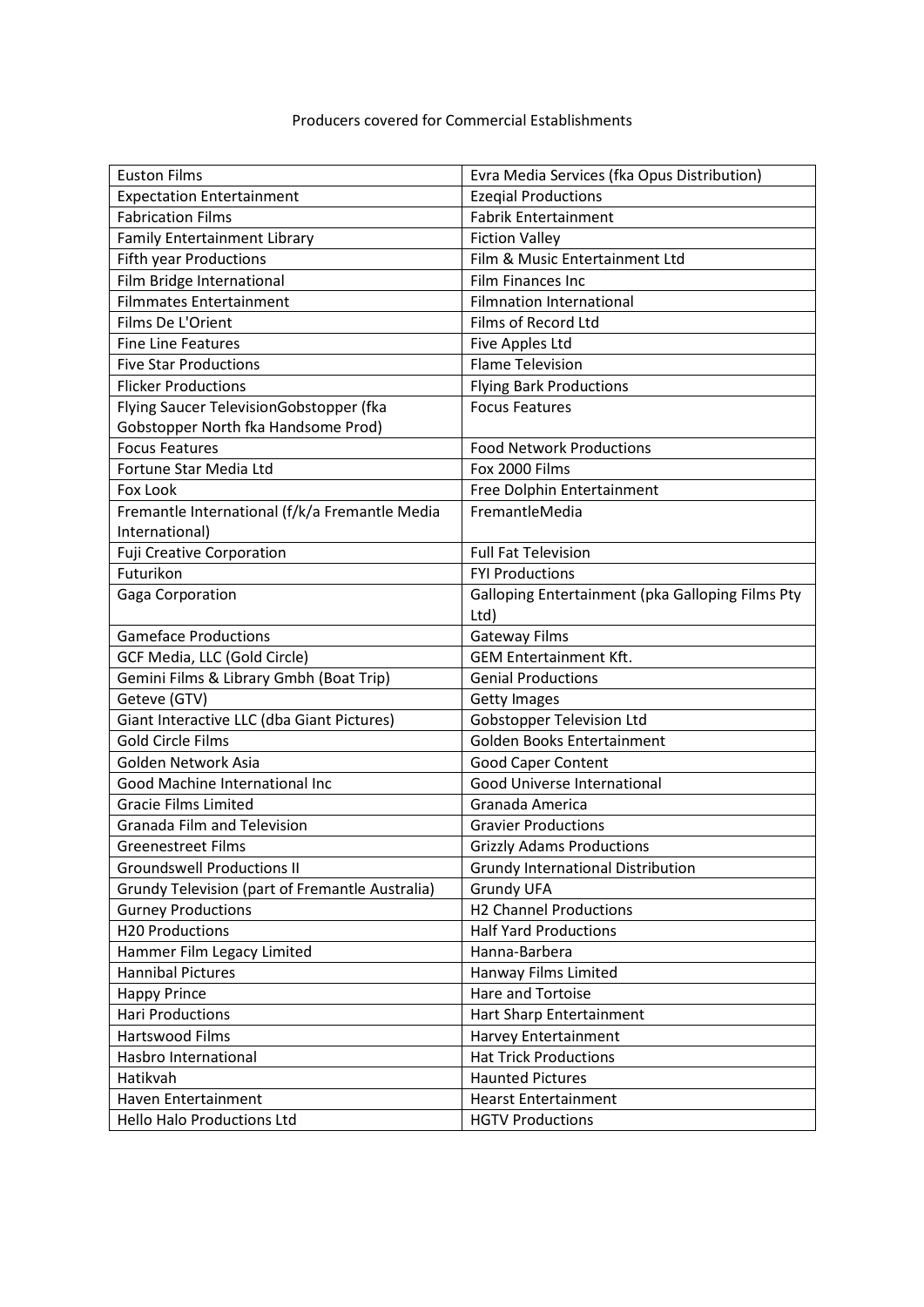| High Noon Entertainment                          | High Sierra Films (The Brave Little Toaster)        |
|--------------------------------------------------|-----------------------------------------------------|
| <b>Highland Film Group</b>                       | <b>Hindsight Productions Ltd</b>                    |
| <b>History Channel Productions</b>               | History en Español                                  |
| Hodder & Stoughton                               | <b>Hoho Entertainment</b>                           |
| <b>Holding Pictures</b>                          | <b>Hollywood Pictures</b>                           |
| Home of the Giant                                | House & Moorhouse Films (Muriel's Wedding)          |
| <b>HTM Television Ltd</b>                        | Hungry Bear Media Limited                           |
| Hurricane Films Ltd                              | Hybrid LLC                                          |
| Icon Films Ltd                                   | Iconix                                              |
| Ideas At Work Ltd                                | Illuminated Film Company Ltd                        |
| <b>IM Global</b>                                 | Image Entertainment                                 |
| Image Madacy Entertainment                       | IMG Media (Endeavor Content)                        |
| IMPS SA (ex. UK & IE)                            | Incendo Media Inc.                                  |
| Incorporated Television Company (ITC)            | <b>Independence Day Productions</b>                 |
| Indus Films (Boom Cymru TV)                      | Inferno Distribution                                |
| Infinito Originals Latam                         | <b>Informa Media Aviation Week</b>                  |
| Insight Film Studios                             | <b>Inspired Pictures</b>                            |
| Inspired Studios (fka PPI Entertainment)         | <b>Intellectual Property Corporation</b>            |
| Interlight Films c/o Stuart Benjamin Production  | Intermedia Music LLC                                |
| Inc.                                             |                                                     |
| International Christian Communications (ICC)     | <b>International Film Forum</b>                     |
| <b>International Films</b>                       | Interstellar Television Ltd (fka Keshet Productions |
|                                                  | Ltd)                                                |
| <b>Investigation Discovery Productions</b>       | <b>ITEL</b>                                         |
| <b>ITN Distribution</b>                          | <b>ITV America</b>                                  |
| <b>ITV Entertainment</b>                         | ITV Productions (f/k/a Granada Productions)         |
| <b>ITV Studios America</b>                       | <b>ITV Studios Australia</b>                        |
| <b>ITV Studios Continuing Drama</b>              | <b>ITV Studios Daytime</b>                          |
| <b>ITV Studios Drama</b>                         | ITV Studios Global Distribution (fka ITV Global     |
|                                                  | Entertainment Ltd)                                  |
| ITV Studios Global Entertainment B.V. (fka Talpa | <b>ITV Studios UK</b>                               |
| Global B.V.)                                     |                                                     |
| ITV Wales & West (f/k/a Harlech Television-HTV)  | <b>IWC Media</b>                                    |
| J & M Entertainment                              | Jackdaw Films Limited                               |
| Jackie & JJ Productions                          | Jarowskij                                           |
| JeBeep Films                                     | Jeff Pope's Factual Drama                           |
| Jeremiah Films                                   | Jonathan M Shiff Productions                        |
| Just Distribution Company Limited (f/k/a         | K5 Media Group & Investment GmbH                    |
| <b>Starbright Communications Limited</b>         |                                                     |
| Kadokawa Shoten                                  | <b>Kalel Productions</b>                            |
| Kalon Media, Inc.                                | Kathbur Pictures, Inc. (Super Size Me)              |
| Kavaleer Productions Ltd                         | Keshet International UK Ltd                         |
|                                                  |                                                     |
| Keystone Entertainment Inc. d/b/a Air Bud        | Kidscave Entertainment Productions Ltd              |
| Kings Road Pictures                              | Kirk Shaw Productions Inc.                          |
| <b>KM Production</b>                             | Knickerbockerglory Ltd                              |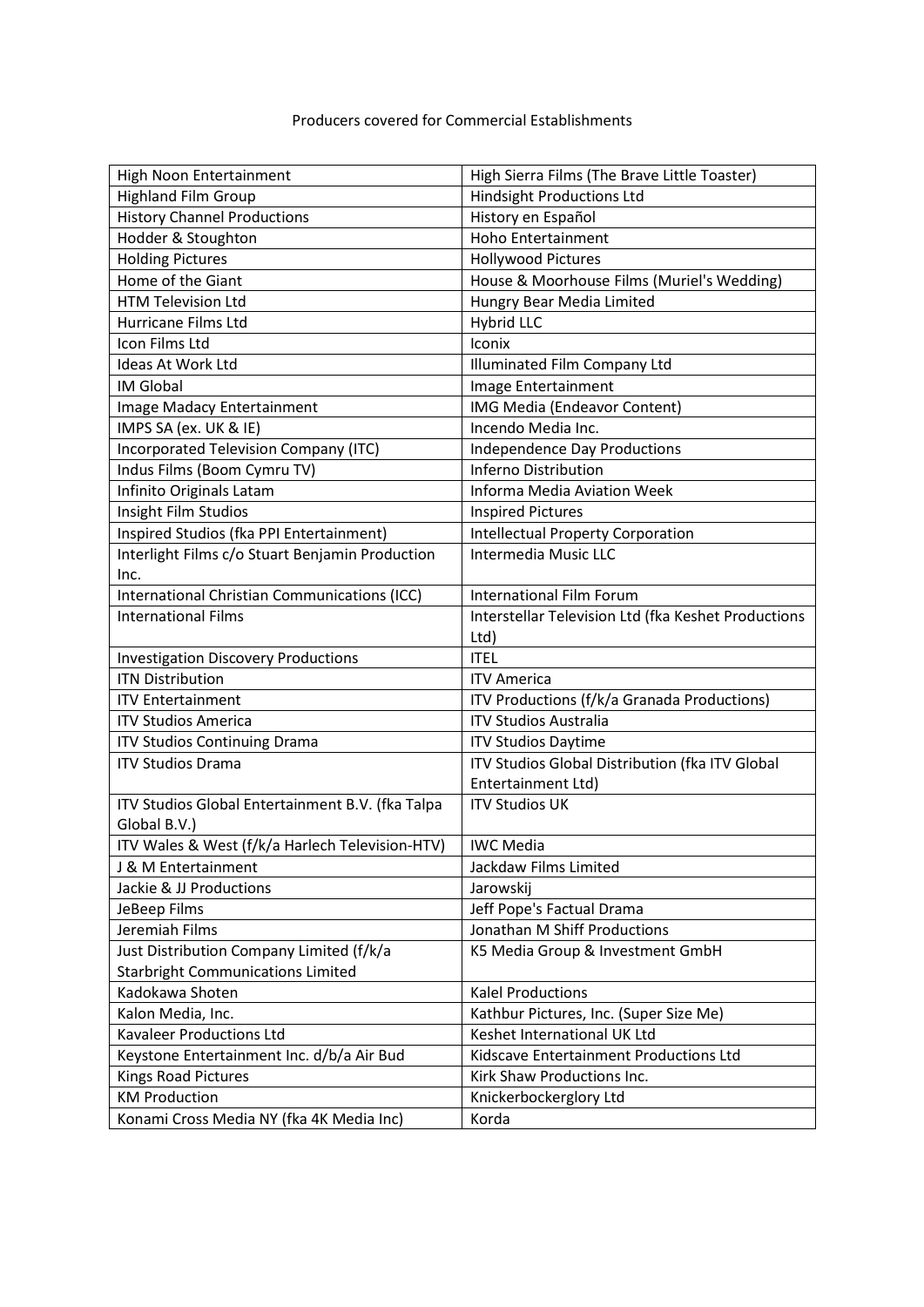| Kudos Film & Television                     | Kushner Locke Company/Multicom                |
|---------------------------------------------|-----------------------------------------------|
| Kwai                                        | LA Productions Ltd                            |
| Label 1                                     | Lantern Entertainment                         |
| Lantern Film and Video                      | Last Passenger Ltd                            |
| Leftfield Pictures                          | L'Etranger Film Productions Ltd. (ex. Canada) |
| Liberty Bell                                | <b>Lifetime Channel Productions</b>           |
| Lifted Entertainment (f/k/a ITV Studios     | Lightbox Media Ltd.                           |
| Entertainment)                              |                                               |
| <b>Lightning Entertainment Group</b>        | Limbo Entertainment                           |
| Limelight International Media Entertainment | <b>Linn Productions</b>                       |
| Lionsgate Entertainment                     | Little Dragon Productions                     |
| Live Entertainment                          | Livewire Pictures Ltd                         |
| <b>LMN - Lifetime Movies</b>                | Logo                                          |
| London Weekend Television                   | Lookout Point Ltd                             |
| Lorimar Telepictures                        | Loud TV                                       |
| <b>LPPTV</b>                                | <b>LRW Productions</b>                        |
| Lucasfilm Ltd.                              | <b>Lucky Day Productions</b>                  |
| Ludia Inc. (ex. Canada)                     | Ludorum                                       |
| Lupus Films                                 | Luzardero                                     |
| Magnolia Pictures                           | Magnolia Spain                                |
| Magnolia TV Spa (Italy)                     | Mahoney Media Group, Inc.                     |
| Mainsail LLC (DBA Shoreline Entertainment)  | <b>Mainstreet Pictures</b>                    |
| <b>Mammoth Screen</b>                       | Man Alive Entertainment Ltd                   |
| Manu Propria Entertainment                  | <b>Marvel Studios</b>                         |
| Mastiff Denmark (MTV) ex. Denmark           | Mastiff Norway (MTV) ex. Norway               |
| Mastiff Sweden (MTV) ex. Sweden             | <b>McDougal Films</b>                         |
| <b>Medal of Honor Productions</b>           | Media Asia International Distribution         |
| Melrose Hill Entertainment                  | <b>Meridian Television</b>                    |
| Messenger Films                             | MetFilm Sales Ltd.                            |
| <b>Method Animation</b>                     | Metro International Ltd.                      |
| Metro-Goldwyn-Mayer (MGM) Studios           | MGA Entertainment, Inc.                       |
| MGM Pre 1986 Titles                         | <b>Middlechild Productions Ltd</b>            |
| <b>Mighty Productions Ltd</b>               | Military History Channel Productions          |
| Millennium Media Inc                        | Mind The GAP Productions                      |
| Miramax Library                             | Miso Film (Denmark)                           |
| Miso Film Norge AS                          | Miso Film Sverige AB                          |
| Modern FTV Company (fka China Modern Film & | Monster Entertainment Ltd. (dba Merrion       |
| TV)                                         | Recording Ltd.                                |
| Montecristo International Entertainment     | <b>Monumental Television</b>                  |
| <b>Morgan Creek Productions</b>             | <b>Mpower Pictures</b>                        |
| <b>MRC II Distribution Company</b>          | MSR Media Int'l (fka 365 Flix International)  |
| <b>MTV</b>                                  | <b>MTV Films</b>                              |
| MTV International Inc                       | <b>Multicom Entertainment Group</b>           |
| MultiStory Media (f/k/a Shiver)             | <b>Multivisionnaire Pictures</b>              |
| MVM Entertainment Ltd                       | Naked (f/k/a Naked Television)                |
| Nasser Group                                | NBC/Universal Television                      |
|                                             |                                               |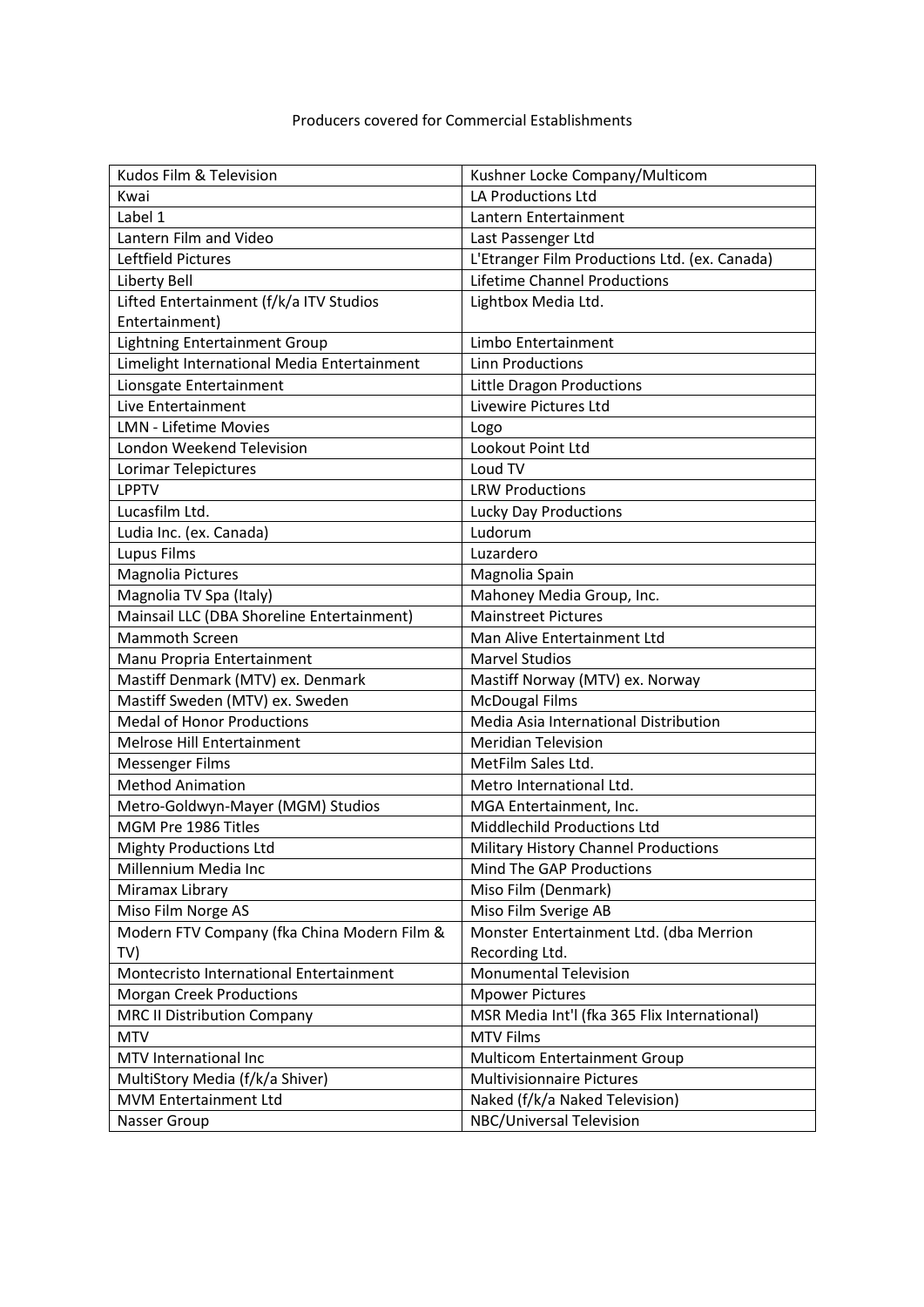| <b>NDF</b> International                        | Neue Road Movies Dritte Produktionen GmbH         |
|-------------------------------------------------|---------------------------------------------------|
| New Entertainment Reasearch and Design (aka     | New Line Cinema                                   |
| NERD)                                           |                                                   |
| <b>New Visions Pictures</b>                     | Newman Street                                     |
| <b>NFP</b>                                      | <b>NHK Enterprises</b>                            |
| Nickelodeon                                     | Nickelodeon Movies                                |
| Nikkatsu Corporation                            | <b>Nippon Animation Co</b>                        |
| Nippon Television Network                       | No Pictures Please                                |
| Noho Film and Television                        | Nonstop Group                                     |
| Nordisk Group (ex. Denmark, Norway, Sweden)     | <b>NSP</b>                                        |
| <b>Odd Lot Entertainment</b>                    | Odin's Eye Entertainment                          |
| Odyssey Media                                   | Off The Fence BV                                  |
| Omnifilm Releasing Ltd. (fka WS Releasing) (ex. | <b>Omnilab Pty Limited</b>                        |
| Canada)                                         |                                                   |
| <b>One Animation</b>                            | One Village Entertainment                         |
| <b>ONYX Films</b>                               | Open Doors International                          |
| Open Palm Films                                 | Open Range Productions USA                        |
| <b>Orange Smarty</b>                            | <b>Original Productions</b>                       |
| <b>Orion Pictures</b>                           | <b>Osiris Entertainment</b>                       |
| Outfit7 Ltd                                     | <b>Outpost Entertainment</b>                      |
| <b>Outsider Pictures</b>                        | Owl Power Ltd                                     |
| Oy Filmkompaniet Alpha Ab (ex Finland)          | Palomar Television and Film Production SpA (ex.   |
|                                                 | Italy)                                            |
| Parallax Film Productions Inc (ex. Canada)      | <b>Paramount Classics</b>                         |
| Paramount Insurge                               | Paramount Network (fka Spike TV)                  |
| <b>Paramount Pictures</b>                       | Paramount Vantage                                 |
| Partridge Films                                 | Pathe Fund                                        |
| <b>PCB Productions</b>                          | Pearson Television                                |
| Pegasus Motion Picture Distribution             | Pesky Productions Ltd                             |
| Peter Pan Video                                 | <b>PFG Entertainment</b>                          |
| <b>PG Productions Services</b>                  | <b>PGS Entertainment</b>                          |
| Pi Productions                                  | Picturehouse                                      |
| Pineapple Entertainment                         | <b>Pipkins Productions</b>                        |
| <b>Pixar Animation Studios</b>                  | Plugin Media                                      |
| <b>Plum Pictures</b>                            | Polygram Filmed Entertainment                     |
| Portfolio Funding Company LLC I (PFC)           | <b>Possessed Television</b>                       |
| Potato                                          | Praesens Film                                     |
| Praise Home Video                               | <b>Prayer Flag Pictures</b>                       |
| Presentable                                     | Primeworks                                        |
| Protocol (Focus)                                | Proudfoot Ltd                                     |
| Pueblo AG                                       | <b>Pulser Productions</b>                         |
| QD3 Entertainment                               | <b>QED Distribution</b>                           |
| <b>Quay Street Productions</b>                  | Quigley Village                                   |
| Radiant Films International, Inc.               | Radical Media                                     |
| <b>Rank Films</b>                               | Raydar Media                                      |
| <b>RDF Television</b>                           | Reason8 Films Ltd (including AV Pictures Library) |
|                                                 |                                                   |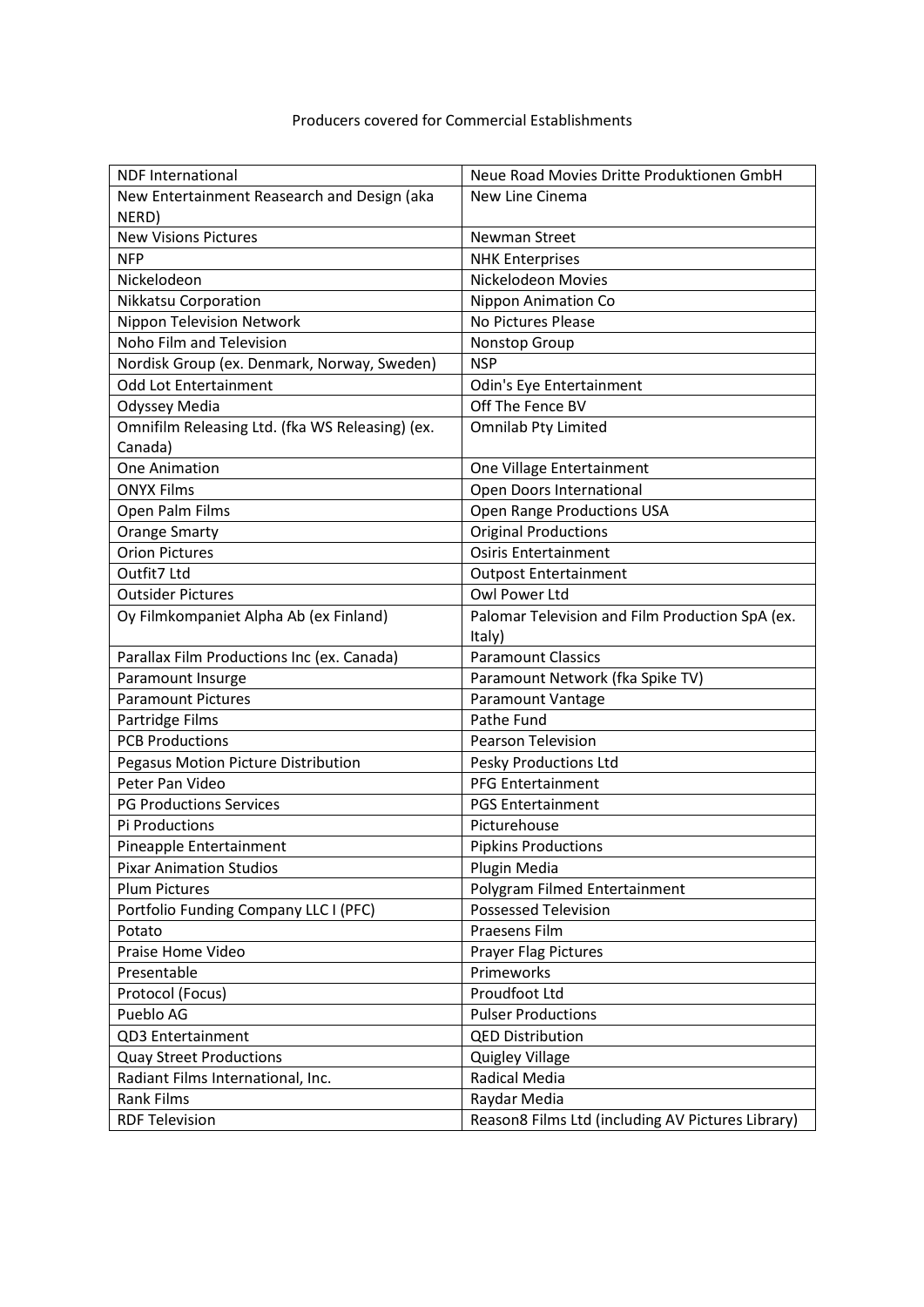| Recorded Picture Company                  | Red Granite International                    |
|-------------------------------------------|----------------------------------------------|
| <b>Red House TV</b>                       | <b>Red Kite Animation</b>                    |
| Red Seven Entertainment Gmbh              | Red Shoes Inc                                |
| <b>Reef Television</b>                    | <b>Reel To Real</b>                          |
| Reel World Management                     | <b>Republic Pictures</b>                     |
| Respirator                                | Retort                                       |
| <b>Revelation Films</b>                   | Revolution Studios Distribution Company      |
| RG Studio d.o.o.                          | Richroe                                      |
| Right Stuf Inc                            | <b>Ring A Ding</b>                           |
| Ringel Film GmbH                          | <b>Rive Gauche Television</b>                |
| <b>River Road Entertainment</b>           | <b>Riverdog Productions Ltd</b>              |
| <b>Rize USA</b>                           | <b>RKO Pictures</b>                          |
| <b>RLJ Entertainment</b>                  | <b>RMLDD Financing LLC</b>                   |
| Rockerdale Studios Ltd                    | Rocket Science Industries, Ltd.              |
| <b>Rollercoaster Television</b>           | Romulus Films Ltd (fka Romulus Library)      |
| Roulette Entertainment (dba Film Engine)  | Route 24                                     |
| RSJ Films Ltd.                            | Rubber Duck Entertainment                    |
| <b>Ruby Films</b>                         | <b>Rugged Entertainment</b>                  |
| Rumpus Media Ltd                          | Russ Doughten Films                          |
| Saboteur Media                            | Sage Entertainment                           |
| Sanrio Global                             | Scholastic Entertainment                     |
| SCI (Science Channel) Productions         | Scorpion TV                                  |
| <b>Scott Ballard Films</b>                | <b>Scott Free Films</b>                      |
| <b>Screen Gems</b>                        | <b>Screen Glue Limited</b>                   |
| Screen Media Ventures                     | Screentime Australia                         |
| Screentime New Zealand                    | Searchlight Pictures (f/ka/a Fox Searchlight |
|                                           | Pictures)                                    |
| <b>Second Act Productions</b>             | See Films (Blue Rider)                       |
| Senator Film Verleih GmbH                 | SEPIA Lifestyle Oracle                       |
| September Films                           | Sesame Workshop (ex CA & DE)                 |
| <b>Seven Arts Productions</b>             | Seven Network                                |
| Shin Corporation c/o Tara Contents Inc.   | Shin Ei Animation                            |
| Shochiku Co Ltd                           | Shogakukan Shueisha Production               |
| Short Form Film (JJ I) Ltd                | <b>Shotglass Media</b>                       |
| Side By Side Films                        | Sidney Kimmel Entertainment                  |
| Silver Media Group                        | <b>Silver Mountain Productions</b>           |
| Silvergate Media                          | Silvergate PPL Limited                       |
| <b>Silverprint Pictures</b>               | Sirens Media                                 |
| <b>Sister Pictures</b>                    | <b>Slingshot Pictures</b>                    |
| SNC-M6                                    | <b>Snow Globe Productions</b>                |
| Snowman Productions Denmark (ex. Denmark) | SO Television                                |
| Sony Creative Products (MOFY) ex. Japan   | <b>Sony Pictures Classics</b>                |
| Sony Pictures Entertainment               | South Hope Street Music                      |
| South Pacific Pictures                    | South Shore Productions Ltd                  |
| SP JGAG LLC                               | Space Enterprises LTd                        |
| Spark Media Partners                      | <b>Spark Productions Ltd</b>                 |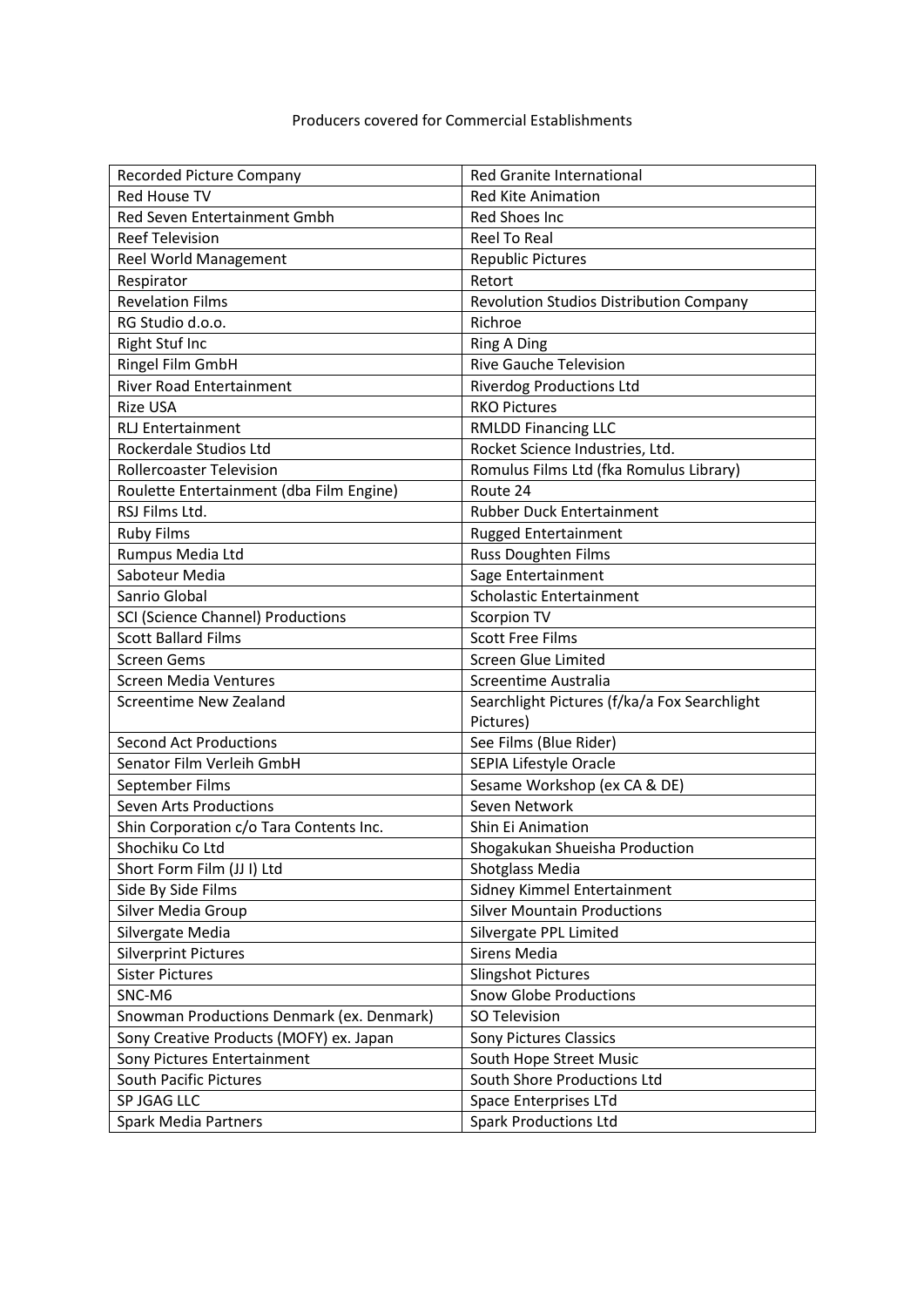| Spellbound Entertainment                         | Splash Entertainment                           |
|--------------------------------------------------|------------------------------------------------|
| Spun Gold TV                                     | Spyglass Media Group c/o Lionsgate             |
| <b>SSG Produktion und Vertriebs</b>              | <b>St Benedict Press</b>                       |
| <b>Star Content</b>                              | Star TV Medya Hizmetleri                       |
| <b>Starlight Films</b>                           | <b>Starline Entertainment</b>                  |
| <b>Stars North</b>                               | <b>Starvision Plus</b>                         |
| Starz/Anchor Bay                                 | <b>Storm Entertainment</b>                     |
| <b>Story SARL</b>                                | Storyteller Distribution                       |
| Studio 100 Media                                 | Studio Ghibli                                  |
| STV/Linkee Television Ltd                        | <b>STX Entertainment</b>                       |
| <b>SubMotion Productions</b>                     | Subotica Ltd                                   |
| Sullivan Entertainment                           | Summit Entertainment                           |
| SunWorld Pictures                                | Survival (fka Survival Wilderness)             |
| Swing Vote - The Movie Productions, LLC          | <b>Talkback</b>                                |
| <b>Tall Story Pictures</b>                       | <b>Talpa Germany GmbH</b>                      |
| <b>TBS Productions</b>                           | <b>TCB Media Rights</b>                        |
| <b>TCM - Turner Classic Movies</b>               | <b>Teenergy Productions</b>                    |
| Tele Images                                      | <b>Tele-Cinema Taurus</b>                      |
| <b>Television Associates</b>                     | Ten Alps TV                                    |
| <b>Thames</b>                                    | The Apartment Pictures                         |
| The Comedy Unit                                  | The Garden Productions                         |
| The Other Man (2008)                             | The Straight Story Inc c/o F. Altman & Company |
| Thin Man Films                                   | Thinkfactory Media                             |
| Three Seventeen Trust                            | <b>Tiberius Film</b>                           |
| <b>Tiger Tea Productions</b>                     | Tinderbox                                      |
| <b>Titan Media Group</b>                         | <b>TLC Productions</b>                         |
| <b>TNT Productions</b>                           | <b>Toei Animation</b>                          |
| <b>Toff Media</b>                                | Toho Co. Ltd                                   |
| Tohokushinsha Film Corporation                   | <b>Tokyo Broadcasting System</b>               |
| <b>Tommy Nelson</b>                              | <b>Tomorrow Films Corporation</b>              |
| <b>Tomorrow Studios</b>                          | Toonz Entertainment Ptd Ltd.                   |
| Top Hat Productions                              | <b>Topical Television</b>                      |
| Touchpaper                                       | <b>Touchstone Pictures</b>                     |
| <b>Travel Channel Productions</b>                | <b>Trijbits Productions</b>                    |
| <b>Trimark</b>                                   | <b>Tristar Pictures</b>                        |
| <b>Triumph Films</b>                             | <b>TruTV Productions</b>                       |
| Tuesday's Child Television Ltd                   | <b>Turner Entertainment</b>                    |
| TV Entertainment Reality Network BV (aka Insight | <b>TV Land</b>                                 |
| TV                                               |                                                |
| TVA/Quigley's Village                            | Twin Peaks Productions Inc                     |
| Two Rivers Media                                 | <b>Twofour Broadcast</b>                       |
| Twofour Group (ITV)                              | TwoFour54                                      |
| Tyne Tees Television                             | UFA Film Und Fernseah Gmbh (fka CLT-UFA SA)    |
| UFA Magyarország                                 | Ultra V RML NL Assets, LLC (f/k/a Relativity   |
|                                                  | Media)                                         |
| <b>United Artists Pictures</b>                   | United Copyright Limited                       |